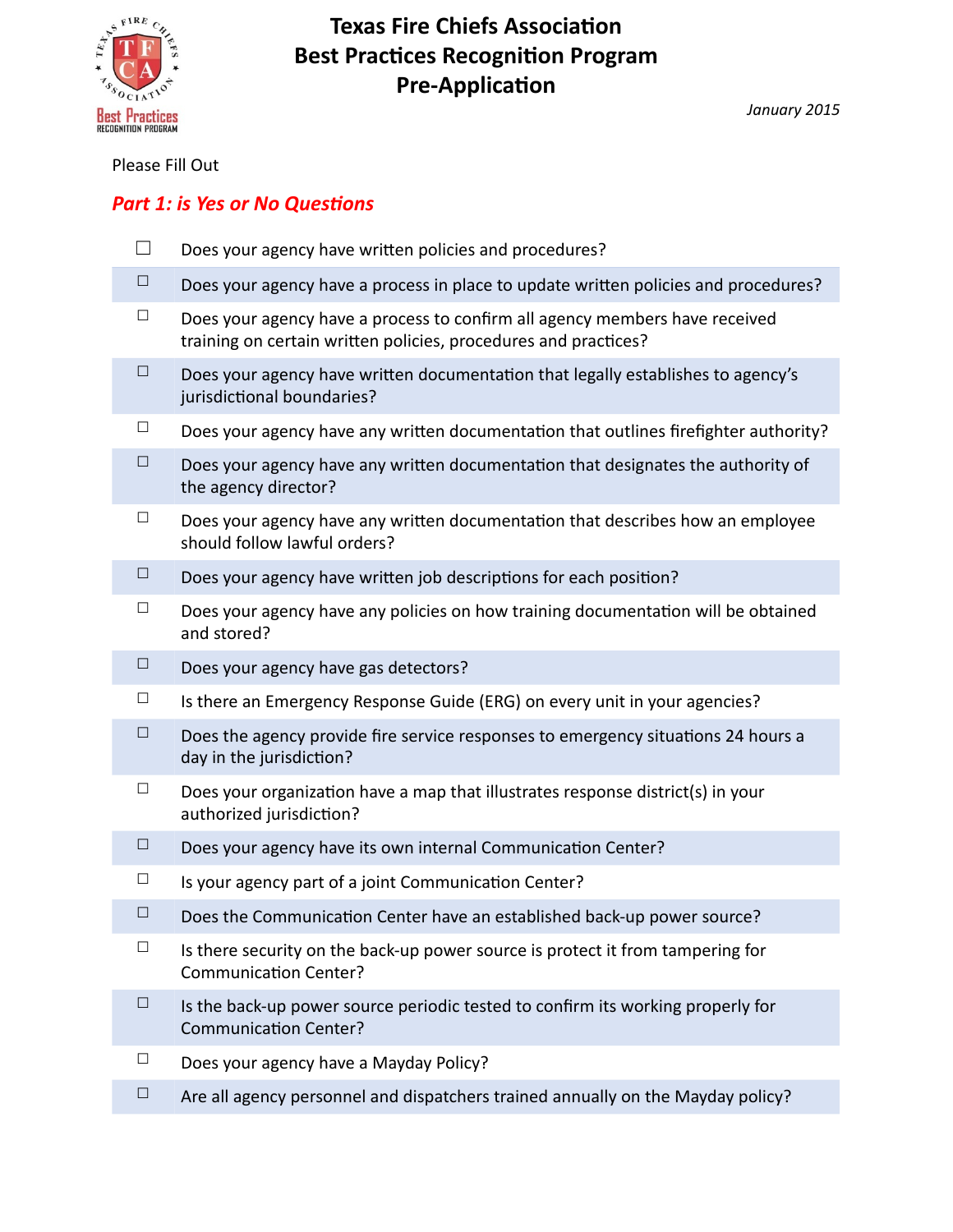

*January 2015* 

- $\Box$  Does your agency have a Personnel Accountability Report (PAR) policy?
- $\Box$  Are all agency personnel and dispatchers trained annually on the PAR policy?
- $\Box$  Does your agency have a Wellness and Fitness Policy?
- $\Box$  Does your agency have established guidelines detailing when a firefighter needs to wear respirator protection or SCBA?
- $\Box$  Does your agency have an official process to reporting firefighter injuries?
- $\Box$  Does your agency have an official process to handle a firefighter fatality?
- $\Box$  Does your agency have established guidelines requiring all of its members to wear seat belts?
- $\Box$  Has all of the uniformed members completed the National Fallen Firefighters Foundation Courage to be Safe Program?
- $\Box$  Does your agency have established guidelines and procedures in helping keep equipment (Fire Hose, SCBA, PPE, etc...) maintained to manufacture standards?
- $\Box$  Does your agency have an established Code of Ethics?
- □ Does your agency have a written Oath of Office statement for promotions?
- $\Box$  Does your agency have written directive that prohibits sexual or other unlawful harassment?
- $\Box$  Does your agency have written directive that prohibits the use of alcohol and illegal drugs when reporting to work and while on duty.

# *Part 2: Briefly respond to the following questions.*

Explain how your agency handles emergency medical incidents within the agency's jurisdiction?

Click here to enter text.

Explain how a patient needing transport to a hospital is handled by your agency?

Click here to enter text.

#### Explain how your agency manages training records?

Click here to enter text.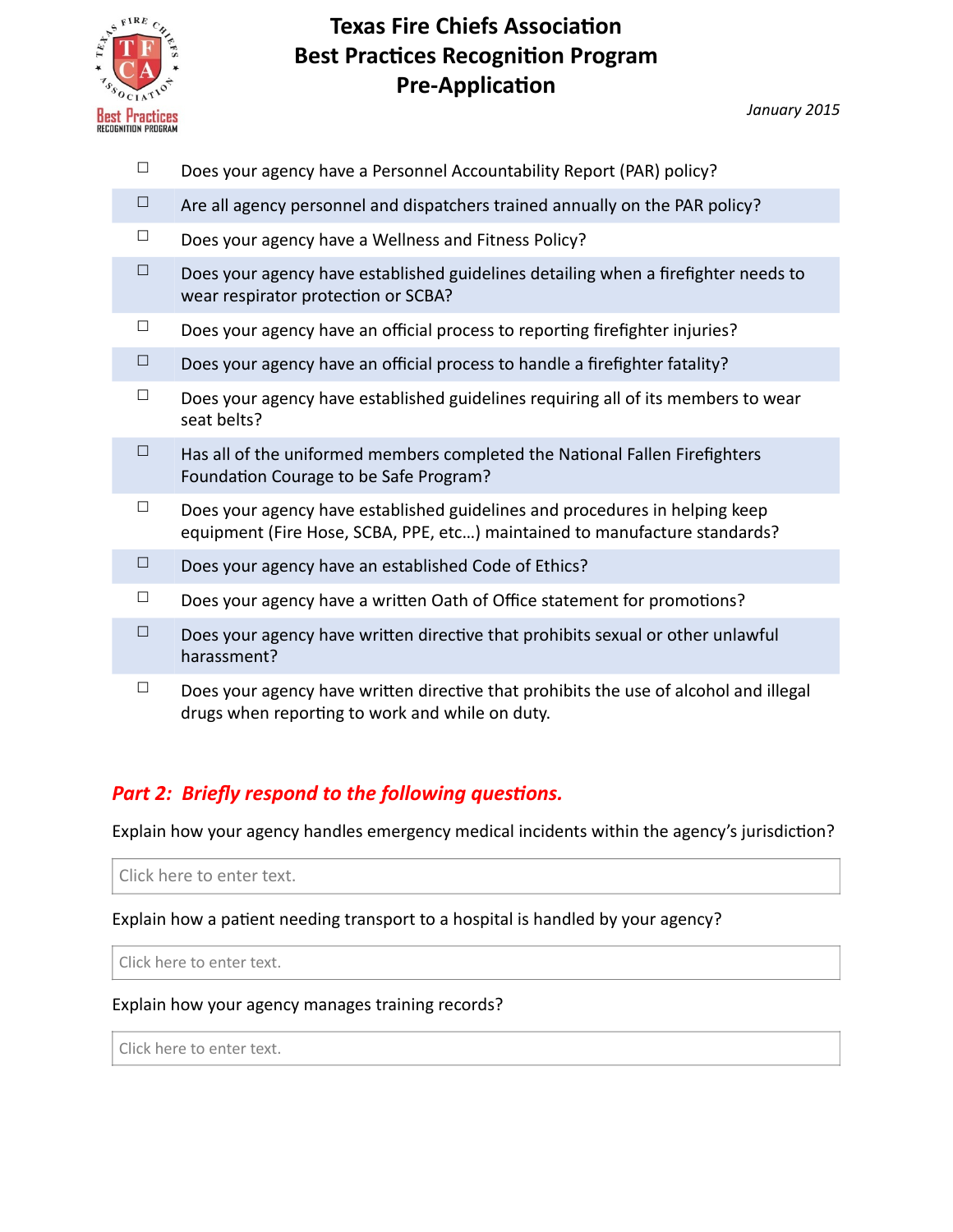

*January 2015* 

If your agency operates an Emergency Dispatch Center, explain how dispatchers are trained on your agencies operations?

Click here to enter text.

Explain what resources your agency utilizes when responding to confined space rescue incidents in your jurisdiction?

Click here to enter text.

Explain the protective measures that are in place to protect agency members who are responding to a confined space rescue in your jurisdiction?

Click here to enter text.

List all other agencies that will respond to a confined space rescue in your jurisdiction?

Click here to enter text.

### List all specialized confined space rescue equipment that your agency owns?

Click here to enter text.

Explain what resources your agency utilizes when responding to trench rescue incidents in your jurisdiction?

Click here to enter text.

Explain the protective measures that are in place to protect agency members who are responding to a trench rescue in your jurisdiction?

Click here to enter text.

List all other agencies that will respond to a trench rescue in your jurisdiction?

Click here to enter text.

List all specialized trench rescue equipment that your agency owns?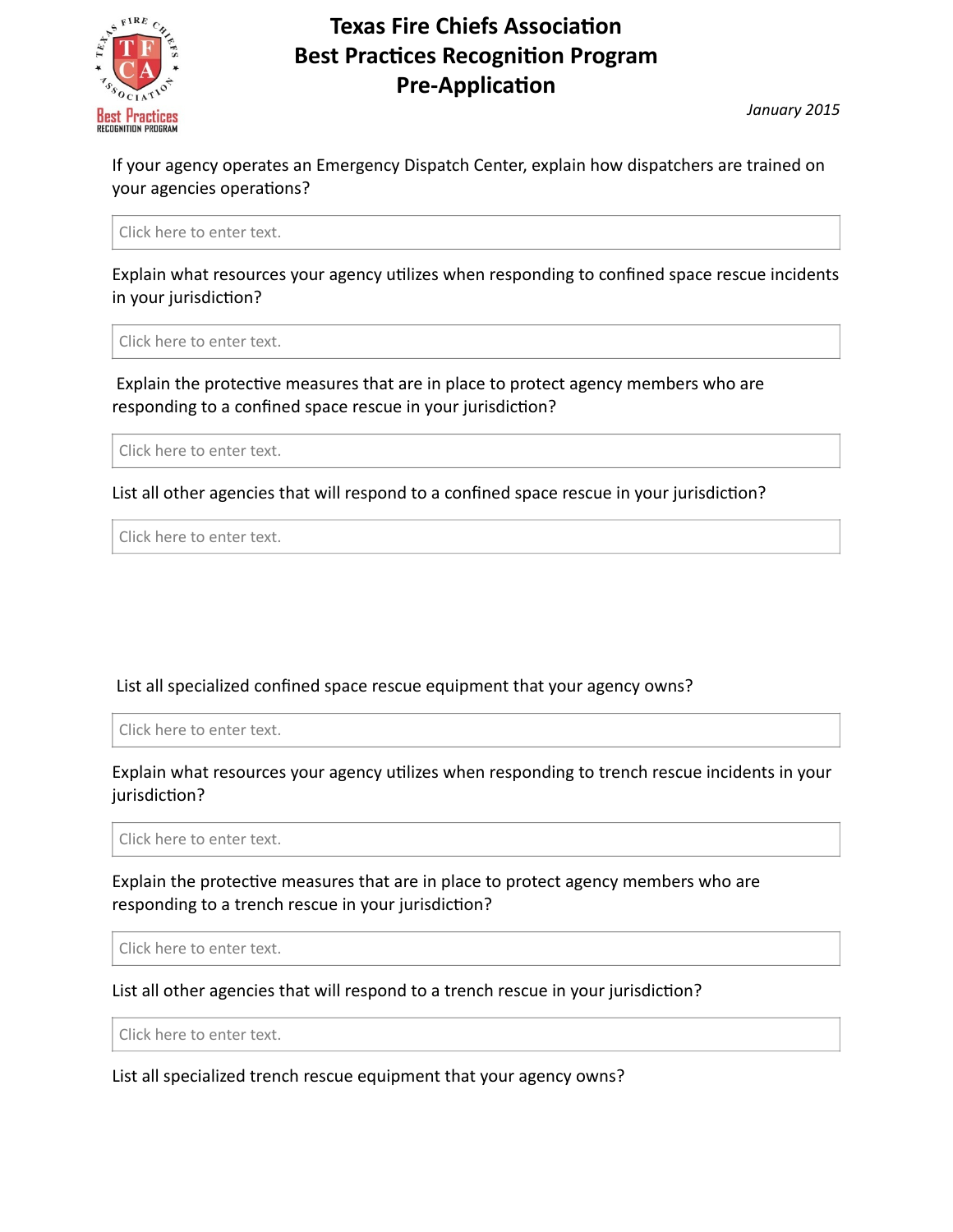

*January 2015* 

Click here to enter text.

Explain what resources your agency utilizes when responding to hazard materials incidents in your jurisdiction?

Click here to enter text.

Explain the protective measures that are in place to protect agency members who are responding to a hazard materials in your jurisdiction?

Click here to enter text.

List all other agencies that will respond to a hazmat materials incident in your jurisdiction?

Click here to enter text.

#### List all hazmat materials equipment that your agency owns?

Click here to enter text.

How does the agency ensure that patient privacy is maintain on all medical records?

Click here to enter text.

How does the agency maintain record security to prevent unauthorized access?

Click here to enter text.

List the security and privacy training agency members are providing on agency records?

Click here to enter text.

When does the agency report firefighter injuries to the Texas Commission on Fire Protection?

Click here to enter text.

When does the agency provide data to the Texas Fire Incident Reporting System (TxFIRS)?

Click here to enter text.

How often does your agency inspect SCBA's, apparatuses, and assigned equipment?

Click here to enter text.